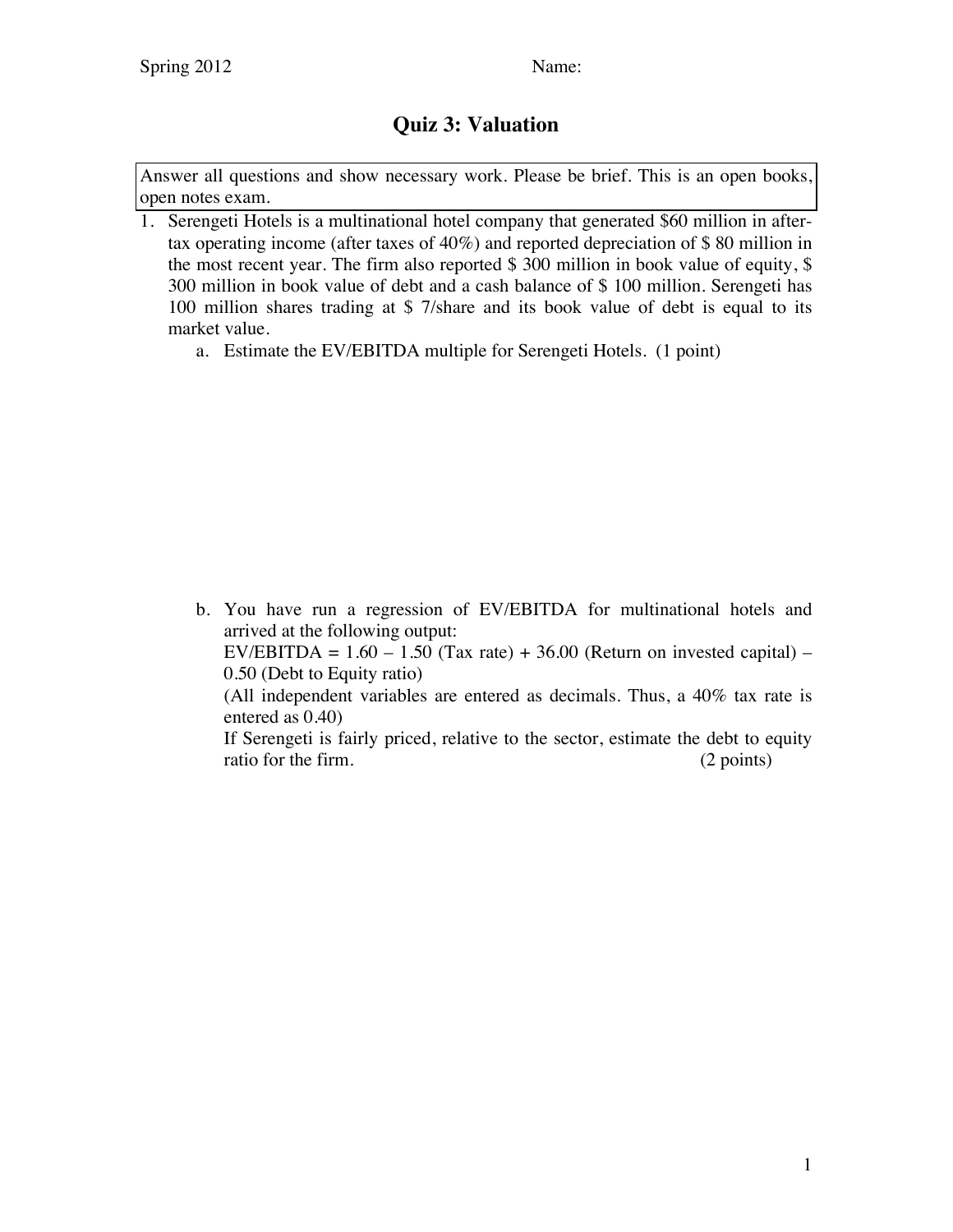2. You have just been hired as a CEO for a MEICO, a troubled insurance company. MEICO has a book value of equity of \$ 1 billion and its stock trades at 60% of its book value. The cost of equity for MEICO is 9% and the company is mature, and expects its business to grow 2% a year in perpetuity. If the equity is fairly priced right now, estimate the price to book ratio, if you move the company into riskier businesses (which will increase the cost of equity to 10%) and double the existing return on equity? (3 points)